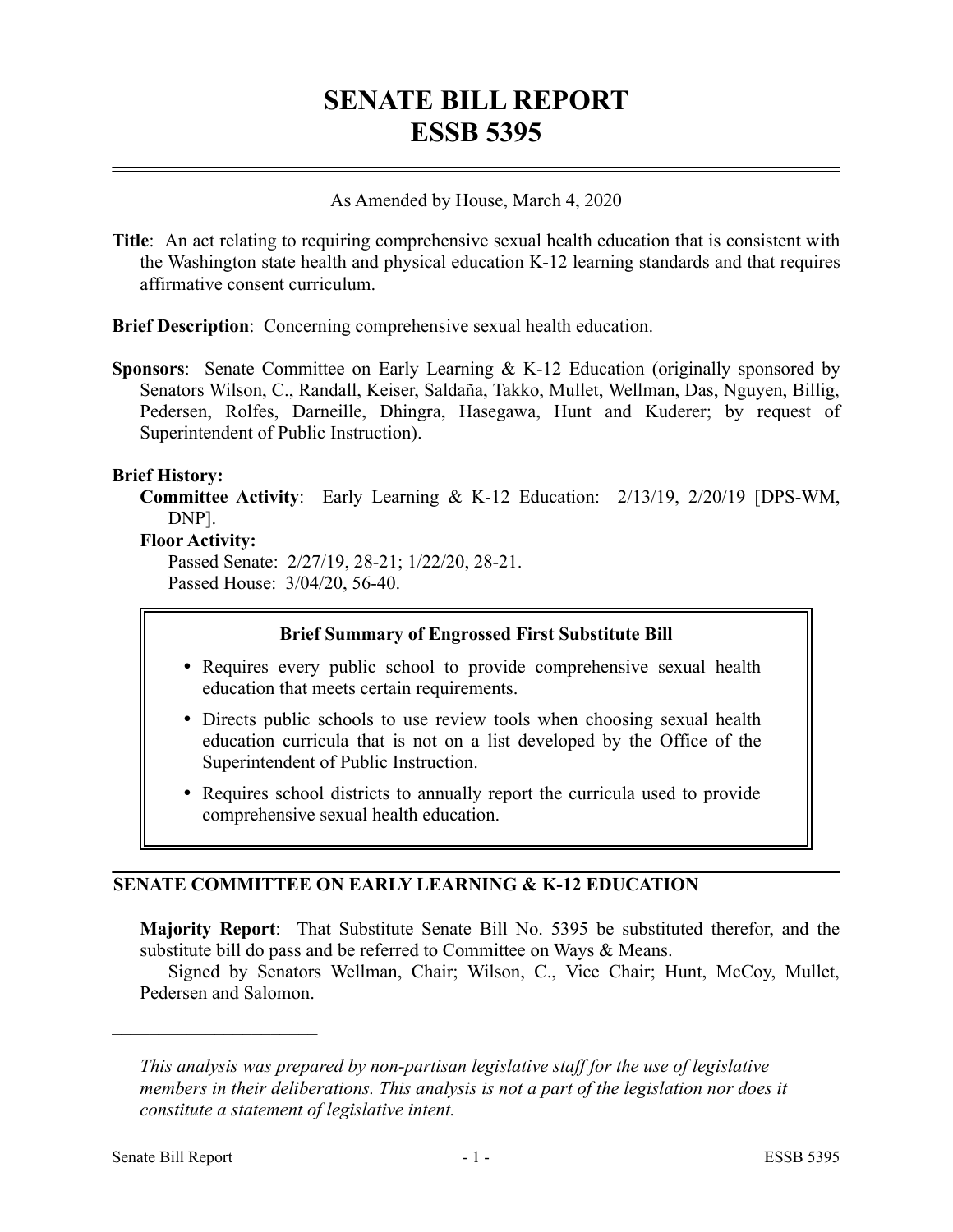**Minority Report**: Do not pass.

Signed by Senators Hawkins, Ranking Member; Holy, Padden and Wagoner.

**Staff**: Ailey Kato (786-7434)

**Background**: Sexual Health Education. Current law requires every public school choosing to offer sexual health education to assure the education is:

- medically and scientifically accurate;
- age-appropriate;
- appropriate for students regardless of gender, race, disability status, or sexual orientation; and
- includes information about abstinence and other methods of preventing unintended pregnancy and sexually transmitted diseases.

2005 Guidelines for Sexual Health Information and Disease Prevention. Sexual health education must be consistent with the 2005 guidelines developed by the Department of Health (DOH) and the Office of the Superintendent of Public Instruction (OSPI).

Health and Physical Education K-12 Learning Standards. In 2016, OSPI adopted revised health and physical education learning standards. The eight learning standards are the required elements of instruction and are worded broadly to allow for local decision-making.

Choosing Sexual Health Education Curricula. OSPI, in consultation with DOH, must develop a list of sexual health education curricula consistent with the 2005 guidelines. This list must serve as a resource, be updated at least annually, and be available online.

Public schools offering sexual health education are encouraged to review their curricula and choose a curriculum from the list. Any public school offering sexual health education may identify, choose, or develop any other curriculum, if the curriculum chosen or developed complies with other requirements.

Excusal from and Review of Sexual Health Education. Parents or legal guardians may excuse their children from any planned sexual health education instruction by filing a written request with the school district board of directors, school principal, or designees. In addition, parents or legal guardians may review the sexual health education curriculum offered in their child's school by filing a written request.

**Summary of Engrossed First Substitute Bill**: Comprehensive Sexual Health Education. By September 1, 2021, every public school must provide comprehensive sexual health education as an integral part of the curriculum that is evidence-informed, inclusive for all students regardless of their protected class status, skills-based, and meets other requirements including:

- encourages healthy relationships based on mutual respect and affection and are free from violence, coercion, and intimidation;
- teaches how to identify and respond to attitudes and behaviors contributing to sexual violence;
- emphasizes the importance of affirmative consent, meaning conscious and voluntary agreement to engage in sexual activity, as a requirement before sexual activity; and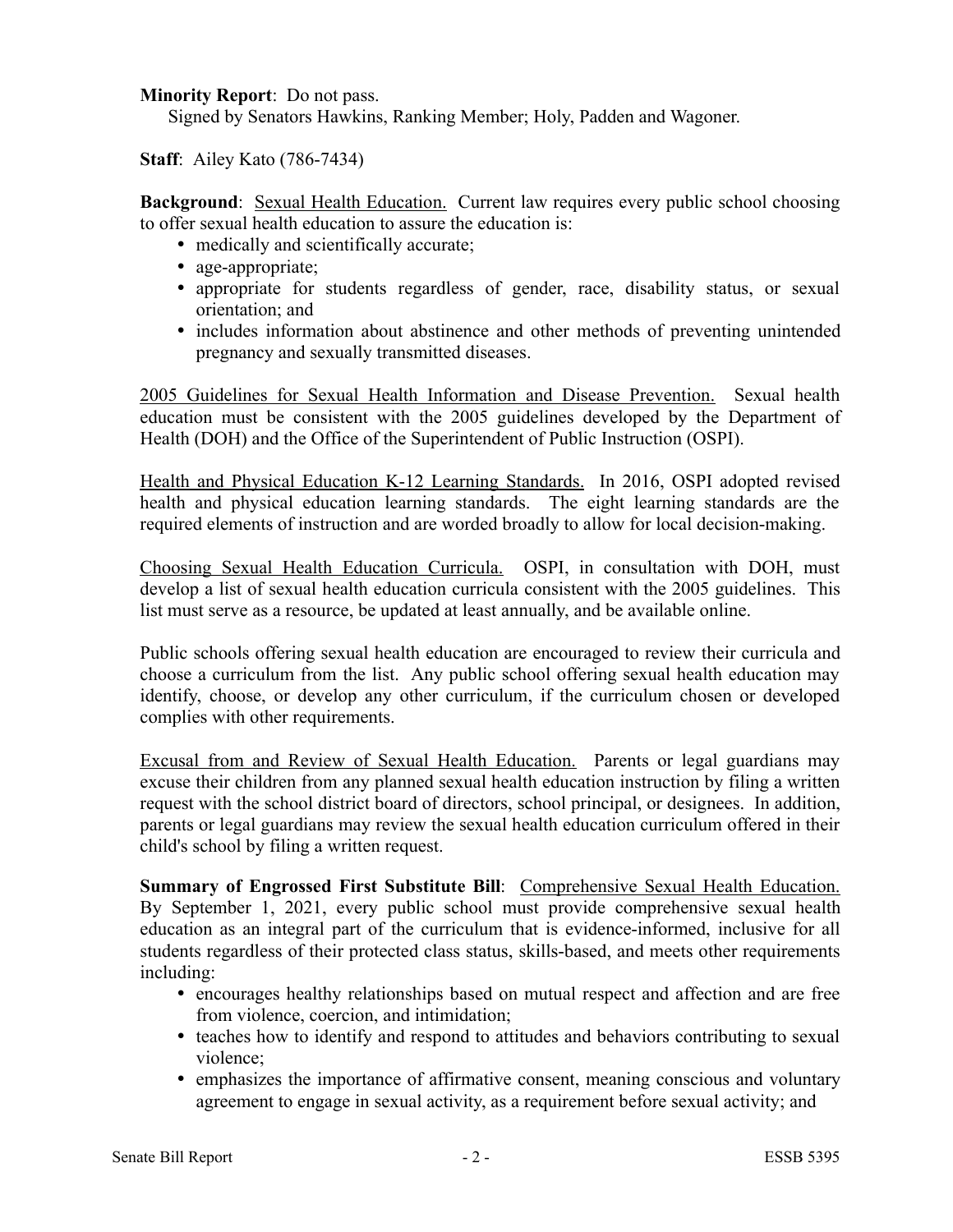• is consistent with the health and physical education learning standards, which must be available on OSPI's website.

Comprehensive sexual health education must be phased in beginning with students in grades six through twelve by September 1, 2020, and then for students in grades kindergarten through five by September 1, 2021.

Evidence-informed means a program informed by scientific research and effective practice and replicates evidence-based programs or substantially incorporates elements of effective programs. All references to sexual health education are changed to comprehensive sexual health education.

Choosing Sexual Health Education Curricula. The list of sexual health education curricula must also be consistent with the health and physical education learning standards. OSPI must update the list at least biannually instead of annually.

By September 1, 2019, OSPI must develop comprehensive sexual health education instructional materials review tools and make them available online. Public schools must use the review tools when choosing curricula other than those from the list developed by OSPI.

Report. OSPI must require public school districts to annually report curricula used to provide comprehensive sexual health education. OSPI must report the results to the education committees of the Legislature by November 1, 2021, and biennially thereafter.

Excusal from Sexual Health Education. School districts must grant a parent's or legal guardian's written request to have their child excused from instruction in comprehensive sexual health education.

**Appropriation**: None.

**Fiscal Note**: Available.

# **Creates Committee/Commission/Task Force that includes Legislative members**: No.

**Effective Date**: Ninety days after adjournment of session in which bill is passed.

**Staff Summary of Public Testimony on Original Bill**: *The committee recommended a different version of the bill than what was heard.* PRO: Many students have been sexually assaulted or coerced into sexual activity, which is linked to suicide. This is a public health crisis. Young people will pursue sexual experiences regardless of what anyone tells them. In order for young people to make good choices, they need help understanding the ramifications of their choices. Comprehensive sexual health education provides this information. It is essential to students' health, relationships, and meeting their life goals. This type of education is not just about sex, and it does not teach students how to have sex. It can reduce unintended pregnancy and STDs, teach students about affirmative consent, and can help students avoid abusive relationships. Students in all school districts deserve to have information and learn and practice the skills they need to protect their health. This education must be provided without shame and judgment and must be inclusive of all identities.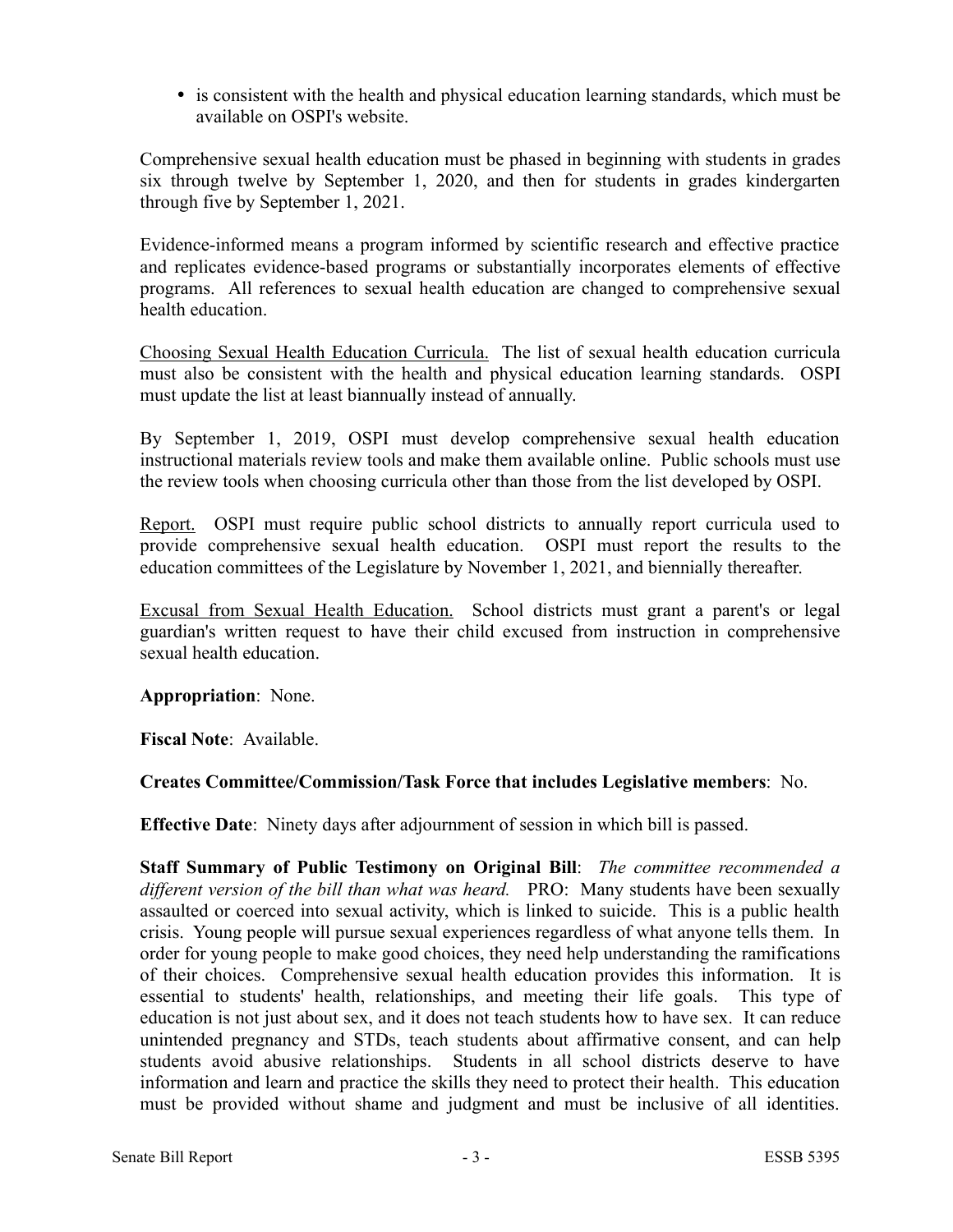Students should be able to see themselves in the curriculum. A little more than half of school districts are already providing this type of education. Small groups of people who oppose this type of education may prevent a school board from adopting it even though the majority of people want it. Parents can still opt their children out of this type of education. This bill aligns with one of the recommendations of the Governor's Interagency Council on Health Disparities.

CON: The decision to offer this type of education should lie with school boards and ultimately parents. This bill mandates values and may lead to a number of students leaving public schools. Comprehensive sexual health education can include graphic material and can teach students how to have sex. The curriculum can contain transgender promotion and confusion for young children. Parents should educate their children on these types of topics at home. The number of pregnancies and abortions are down, so the status quo is working.

OTHER: These issues are necessary, complicated, and controversial. Local communities are going to need a strong support system to implement this requirement. This requirement should be phased-in. Additional resources and professional development are needed to adopt and implement this requirement.

**Persons Testifying**: PRO: Senator Claire Wilson, Prime Sponsor; Tamaso Johnson, Washington State Coalition Against Domestic Violence; CoCo Chang, Olympia YMCA; Amy Miller, Washington Education Association; Aren Wright, Student, Olympia High School; Sara Kukkonen, Planned Parenthood of the Great Northwest and the Hawaiian Islands; Xochitl Maykovitch, citizen; Fajer Saeed, Legal Voice; Maggie Davis-Bower, Teen Council; Teagan Hudson, Teen Council; Ariel Finfrock, CTE Teacher, Elma School District; Melanie Smith, Committee for Children; Heather Maisen, King County Public Health Seattle and King County; Steven Hobaica, Washington State University; Nicole Mortenson, Planned Parenthood of the Great Northwest and the Hawaiian Islands; Timothy McLeod, Planned Parenthood of the Great Northwest and the Hawaiian Islands; Chris Reykdal, Office of Superintendent of Public Instruction; Lacy Fehrenbach, State Department of Health; Henry Pollet, Associated Students of Western Washington University; Charles Adkins, Director of Legislative Affairs, Geoduck Student Union; Christy Hoff, Governor's Interagency Council on Health Disparities.

CON: Vicki Kraft, Representative; Olga Fisenko, citizen; Beth Daranciang, citizen; Alexander Padillas, citizen; Garrett Sandberg, citizen; Sharon Hanek, citizen; Kenny Smith, citizen.

OTHER: Wendy Nakatsukasa-Ono, President and CEO, Cardea Services; Jessica Vavrus, Washington State School Directors' Association.

**Persons Signed In To Testify But Not Testifying**: No one.

**EFFECT OF HOUSE AMENDMENT(S):** Comprehensive Sexual Health Education Requirement and Notification.

• Requires every public school to provide comprehensive sexual health education (CSHE) to each student by the 2022-23 school year instead of by September 1, 2021.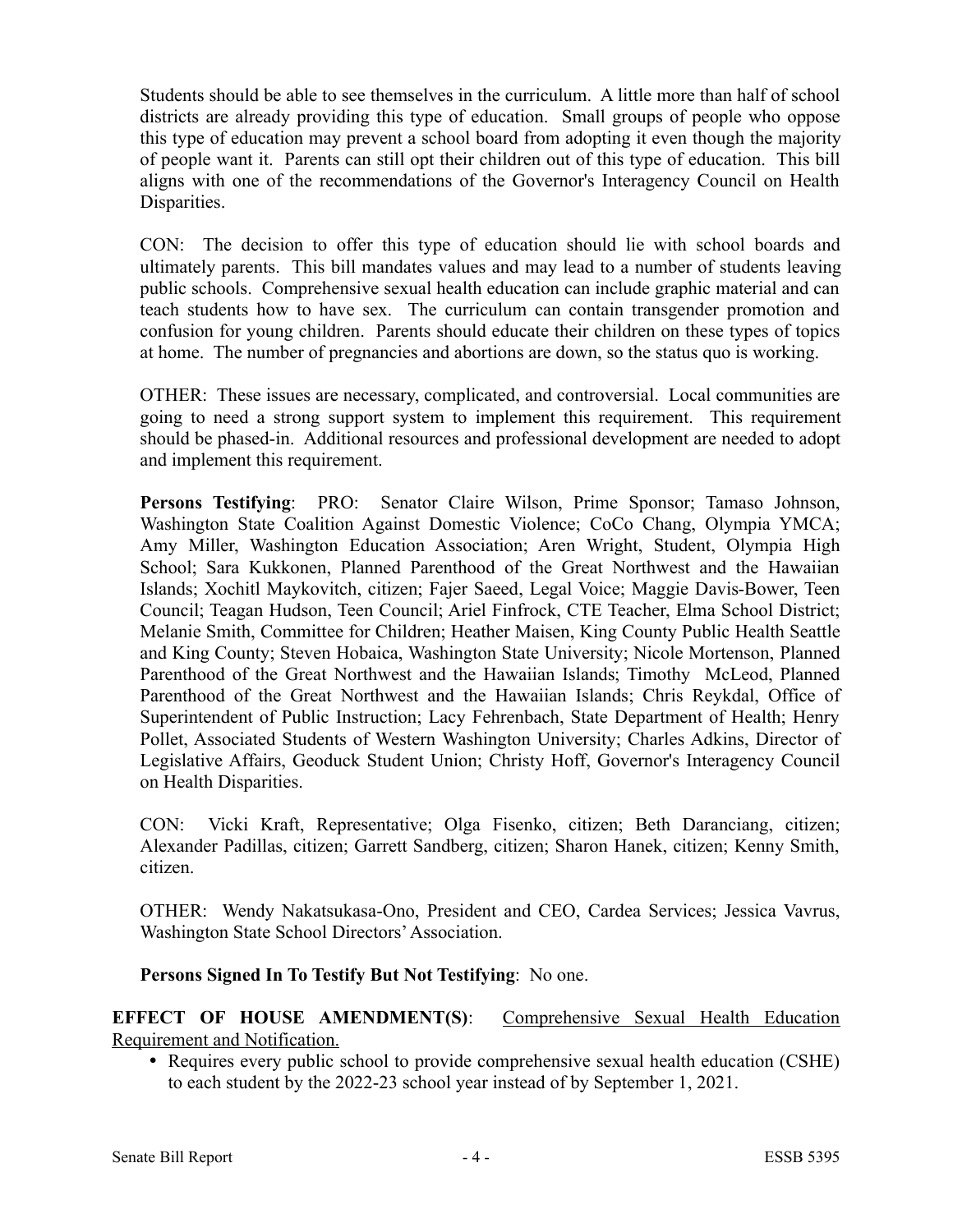- Makes corresponding changes to the two-year phase-in of the requirement for students in grades 6-12 in the 2021-22 school year and all students in the 2022-23 school year.
- Specifies that CSHE must be provided no less than: (1) once to students in grades K-3; (2) once to students in grades 4-5; (3) twice to students in grades 6-8; and (4) twice to students in grades 9-12.
- Defines public schools by referencing a definition that includes common schools, charter schools, and other specified schools.
- Requires each school providing CSHE to notify parents and guardians at the beginning of the 2021-22 school year that the school will be providing CSHE during the school year.
- Specifies that the notification must include, or provide a means for electronic access to, all course materials, by grade, that will be used at the school during the instruction.

Affirmative Consent and Bystander Training.

- Requires any public school that provides CSHE to ensure that it includes information about affirmative consent and bystander training by the beginning of the 2020-21 school year.
- Requires school districts that are not currently providing CSHE to prepare to incorporate information about affirmative consent and bystander training and consult with parents and guardians, local communities, and the Washington State School Directors' Association.

Comprehensive Sexual Health Education Definition.

- Defines CSHE as recurring instruction in human development and reproduction that is age-appropriate and inclusive of all students regardless of protected class status.
- Specifies that for students in grades K-3 instruction must be in social-emotional learning consistent with OSPI standards and benchmarks.
- Specifies that for students in grades 4-12 instruction must include information about certain topics including (1) physiological, psychological, and sociological developmental processes; (2) development of intrapersonal and interpersonal skills to communicate, reduce health risks, and choose healthy behaviors and relationships; (3) health care and prevention resources; (4) development of meaningful relationships and avoidance of exploitative relationships; (5) understanding certain influences on healthy sexual relationships; and (6) affirmative consent and responding safely and effectively to violence.
- Removes the requirement that CSHE be skill-based and evidence-informed.
- Declares that nothing in the CSHE requirements expresses legislative intent to require CSHE be integrated into curriculum, materials, or instruction in unrelated subject matters or courses.

Comprehensive Sexual Health Education Curricula.

- Directs OSPI to at least annually, instead of biannually, update a list of CSHE curricula that meet certain requirements.
- Modifies provisions requiring public schools to choose curriculum from the OSPI list or use a review tool, including (1) encourages public schools to choose a curriculum from the OSPI list; (2) allows public schools to identify, choose, or develop any other curriculum if it complies with requirements; and (3) requires public schools or districts, in consultation with OSPI, to conduct a review of the selected or developed curriculum to ensure compliance with the requirements using an OSPI analysis tool.